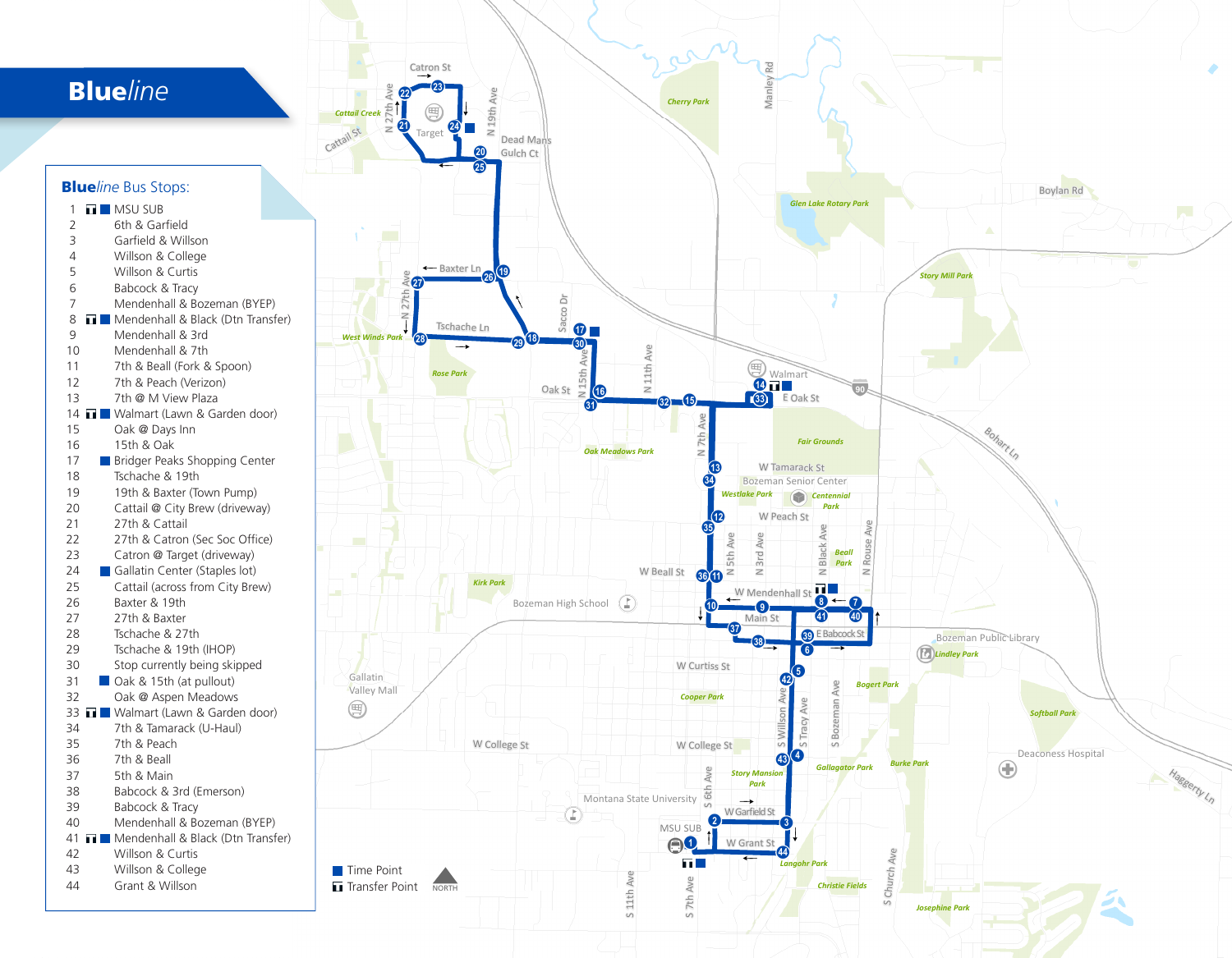## Blue*line*

**NORTH** 

| <b>MSU SUB</b>    | <b>MENDENHALL &amp; BLACK</b><br>(DOWNTOWN TRANSFER) | <b>WAL-MART</b><br>(LAWN & GARDEN DOOR) | <b>BRIDGER PEAKS</b><br><b>SHOPPING CENTER</b> | <b>GALLATIN CENTER</b><br>(STAPLES LOT) |
|-------------------|------------------------------------------------------|-----------------------------------------|------------------------------------------------|-----------------------------------------|
| STOP <sub>1</sub> | STOP <sub>8</sub>                                    | <b>STOP 14</b>                          | <b>DETOUR STOP 17</b>                          | <b>STOP 24</b>                          |
| 6:46 AM           | 6:56 AM                                              | 7:04 AM                                 | 7:07 AM                                        | 7:15 AM                                 |
| $7:16$ AM         | 7:26 AM                                              | 7:34 AM                                 | 7:37 AM                                        | 7:45 AM                                 |
| 7:46 AM           | 7:56 AM                                              | 8:04 AM                                 | 8:07 AM                                        | 8:15 AM                                 |
| 8:16 AM           | 8:26 AM                                              | 8:34 AM                                 | 8:37 AM                                        | 8:45 AM                                 |
| 8:46 AM           | 8:56 AM                                              | 9:04 AM                                 | 9:07 AM                                        | 9:15 AM                                 |
| 9:46 AM           | 9:56 AM                                              | 10:04 AM                                | 10:07 AM                                       | 10:17 AM                                |
| 10:46 AM          | 10:56 AM                                             | 11:04 AM                                | 11:07 AM                                       | $11:17$ AM                              |
| 11:46 AM          | 11:56 AM                                             | 12:04 PM                                | 12:07 PM                                       | 12:17 PM                                |
| 12:46 PM          | 12:56 PM                                             | $1:04$ PM                               | 1:07 PM                                        | $1:17$ PM                               |
| 1:46 PM           | 1:56 PM                                              | $2:04$ PM                               | 2:07 PM                                        | 2:17 PM                                 |
| $2:46$ PM         | $2:56$ PM                                            | $3:04$ PM                               | 3:07 PM                                        | 3:17 PM                                 |
| $3:16$ PM         | 3:26 PM                                              | 3:34 PM                                 | 3:37 PM                                        | 3:47 PM                                 |
| 3:46 PM           | 3:56 PM                                              | $4:04$ PM                               | 4:07 PM                                        | $4:17$ PM                               |
| $4:16$ PM         | 4:26 PM                                              | 4:34 PM                                 | 4:39 PM                                        | 4:47 PM                                 |
| $4:46$ PM         | $4:56$ PM                                            | $5:04$ PM                               | $5:09$ PM                                      | $5:17$ PM                               |
| $5:16$ PM         | $5:26$ PM                                            | 5:34 PM                                 | $5:39$ PM                                      | 5:47 PM                                 |
| 6:16 PM           | 6:26 PM                                              | 6:34 PM                                 | 6:39 PM                                        | 6:47 PM                                 |
| $7:16$ PM         | 7:26 PM                                              | 7:34 PM                                 | 7:37 PM                                        | 7:45 PM                                 |
| 8:16 PM           | 8:26 PM                                              | 8:34 PM                                 | 8:37 PM                                        | 8:45 PM                                 |
| 9:16 PM           | 9:26 PM                                              | 9:34 PM                                 | 9:37 PM                                        | 9:45 PM                                 |

**Blue outline indicates 1/2-hour service. Check the Streamline website or call 406.587.2434 to verify dates these trips operate.**